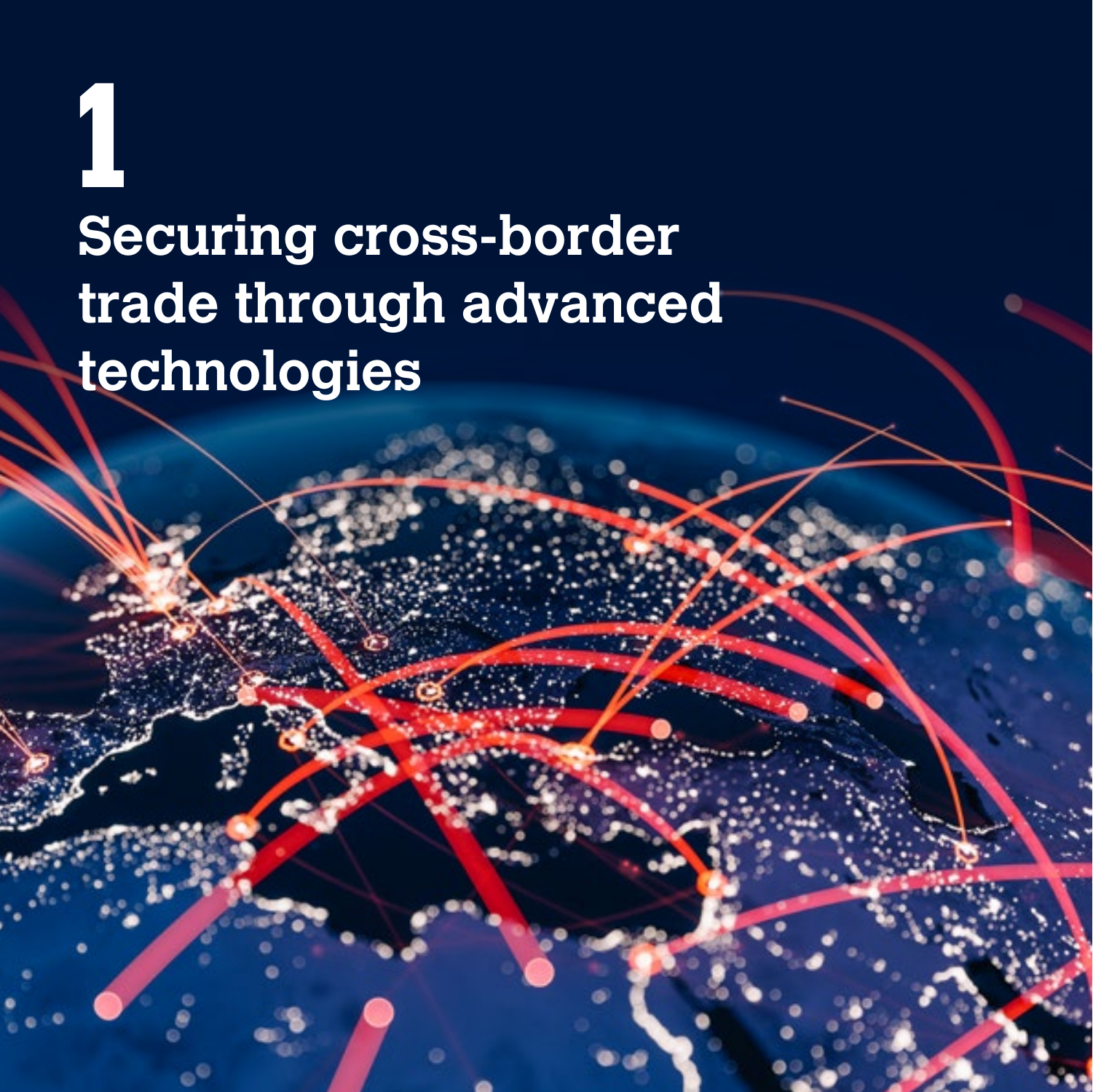**Advanced technologies have already begun to automate global supply chains. However, the scope and potential for using the latest technology to further facilitate cross-border trade is far greater and has been explored by international organizations, the private sector, academia and other stakeholders.** 

The World Customs Organization (WCO) and the World Trade Organization (WTO) have been examining blockchain and distributed ledger technology (DLT), the internet of things (IoT), and big data, data analytics, artificial intelligence (AI) and machine learning to identify how these advanced technologies can promote trade facilitation and assist customs administrations in fulfilling their objectives of ensuring, safety, security and fair revenue collection.<sup>1</sup>

The WTO sets rules in international trade and the WCO develops the relevant standards and tools relating to border formalities. They have a long-standing partnership on account of their complementary objectives: the primary purpose of the WTO is to open trade for the benefit of all; the mission of the WCO is to enhance the effectiveness and efficiency of customs authorities; and both organizations provide capacity-building and technical assistance aimed at facilitating trade and customs procedures.

The typical areas of cooperation are in customs valuation, rules of origin and trade facilitation. More recently, the WCO and the WTO have also embarked on numerous joint initiatives, such as ways to mitigate the effects of the COVID-19 pandemic and in the area of paperless trade and technologies.<sup>2</sup>

The *Study Report on Disruptive Technologies* (WCO, 2019) shows that a number of advanced technologies that have completely changed the way things are done (i.e. disruptive technologies) have had a significant impact on customs procedures. These technologies will continue to benefit the work of customs authorities in the future and include developments in blockchain, IoT, big data analytics, AI and machine learning, biometrics, drones, virtual and augmented reality, and 3-D printing.3

**Typical areas of WCO and WTO cooperation are in customs valuation, rules of origin and trade facilitation.**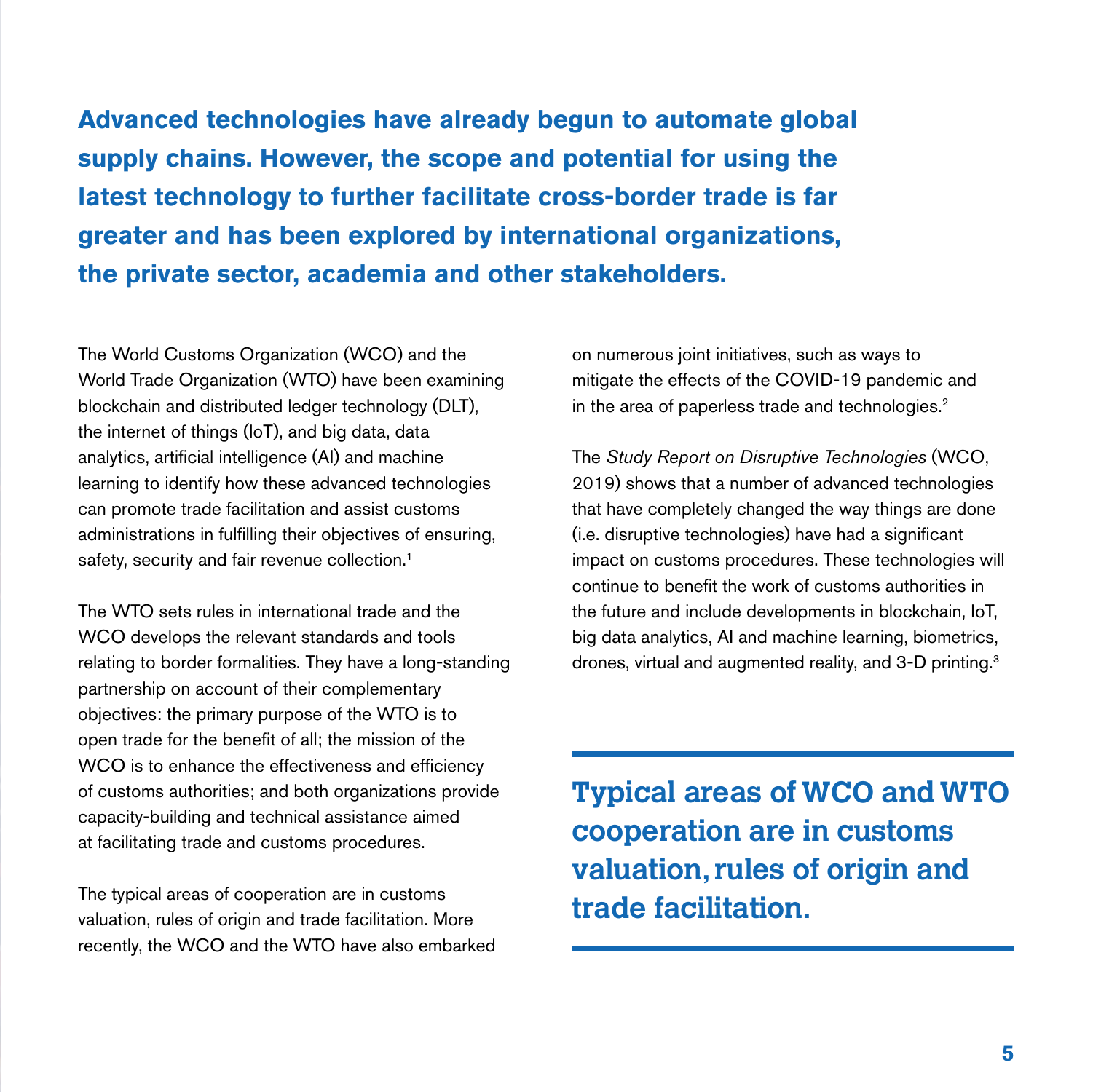Of these, three areas of advanced technology in particular play a significant role in the future work of customs authorities and in facilitating cross-border trade:

- blockchain and DLT
- IoT
- big data, data analytics, AI and machine learning

## **Blockchain and distributed ledger technology**

A blockchain is a time-stamped, decentralized and distributed digital record (or ledger) of transactions in which the transactions are stored securely in a permanent and near inalterable way using various cryptographic techniques.

It is a continuously growing list of records (called blocks), which are chained to each other using cryptographic tools. Unlike traditional databases, which are administered by a central entity, blockchains rely on a peer-to-peer network that no single party can control. Although blockchain is technically one type of DLT, the two terms are used interchangeably in this publication.

## **Internet of things**

IoT is the network of sensors and smart devices connected to the internet that can send and receive data and which are often found in vehicles, buildings and items embedded with electronics. IoT enables the tracking of products along the supply chain and

can reduce the costs of global trade by increasing the efficiency of shipping and transport.

## **Big data, data analytics, artificial intelligence and machine learning**

Big data analytics is the use of advanced analytic techniques on very large and diverse datasets (starting from terabytes) with different sources and degrees of complexity.4

AI refers to systems that change behaviours without being explicitly programmed, based upon data that are observed, collected and then analysed. It is a broad term that includes machine learning, deep learning, computer vision and natural language processing.

Although this publication explores these three areas separately, they are not mutually exclusive, and customs authorities often use them in combination. For example, blockchain, in combination with IoT, provides new ways to track the journey of products. It can be a powerful tool to promote transparency and traceability of supply chains.

## **Publication objectives**

This publication is a collaboration between the WCO and the WTO. The objective of which is to gain a better understanding of how the latest advanced technologies can help customs authorities to contribute to trade facilitation and to shed light on the opportunities and challenges customs authorities face when deploying the technologies.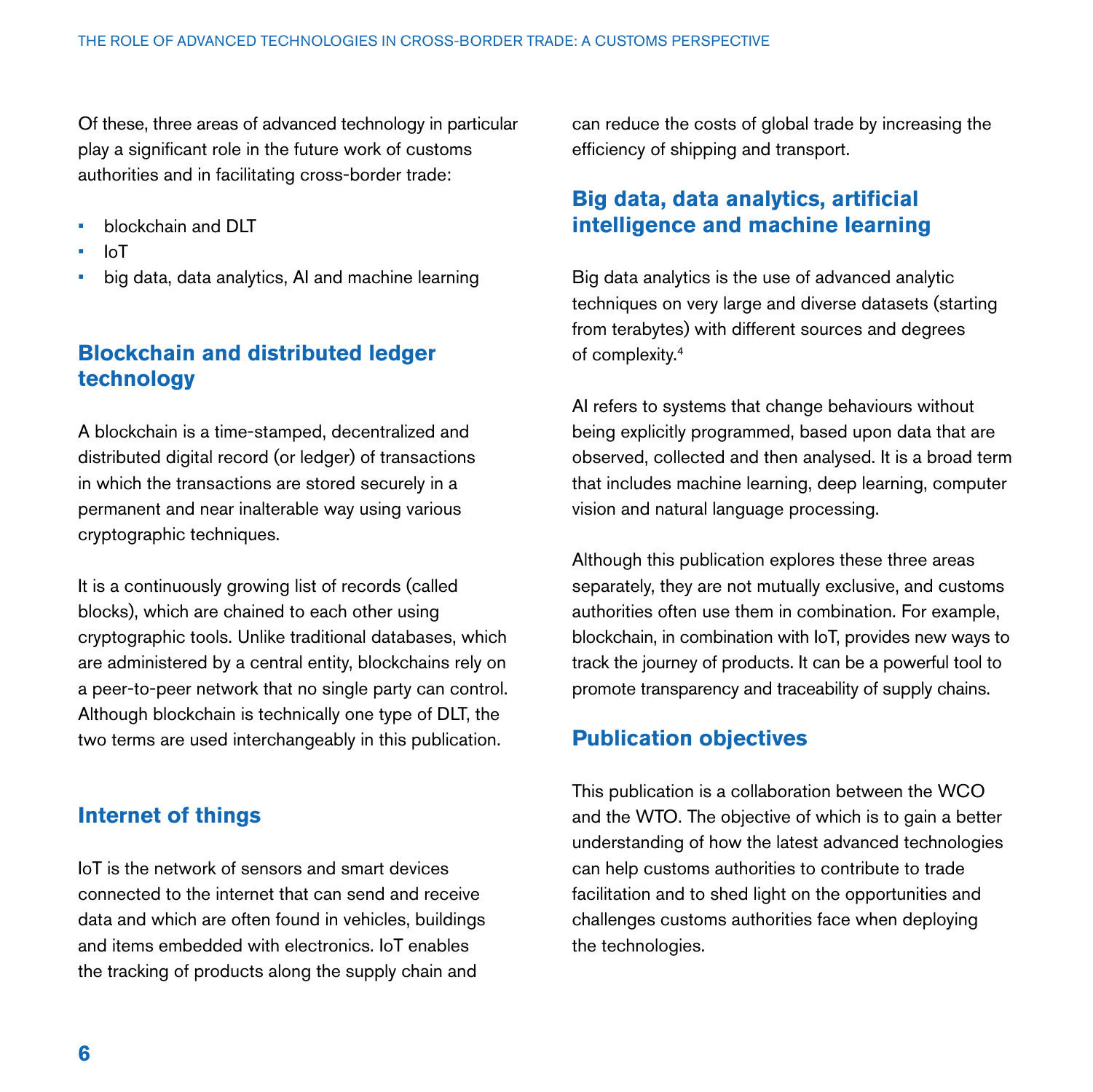This publication aims to raise awareness and interest among the membership of both the WCO and the WTO. It serves an important source of information and as a basis for policy actions to ensure customs authorities can contribute towards paperless trade.

The publication will be of particular interest to WCO and WTO members in the process of implementing the WTO's Trade Facilitation Agreement (TFA), which aims at facilitating the release and clearance of goods, including through the use of electronic means to exchange data and documents relating to crossborder trade transactions. The TFA plays a vital role in boosting world trade and output and in facilitating trade by simplifying, modernizing and harmonizing the following:

- movement of goods (Article 9);
- release and clearance of goods (Article 7);
- processing time through the use of risk management (Article 7);
- single-window processes (Article 10);
- exchange of customs information (Article 12):
- measures for authorized operators (also known as authorized economic operators, AEOs) (Article 7).

Implementation of the TFA has already resulted in greater customs efficiency, more effective revenue collection and better access to new export opportunities, and it has resulted in improved transparency in customs practices, fewer documentation requirements and less red tape (WTO, 2021). This publication may further assist stakeholders to take informed decisions under initiatives aimed at facilitating and securing global supply chains.

**Implementation of the TFA has already resulted in greater customs efficiency, more effective revenue collection and better access to new export opportunities.**

## **Customs Survey**

The WCO and the WTO jointly designed 18 questions to include a chapter on disruptive technologies (see Annex), which was added to enhance the 2021 WCO Annual Consolidated Survey (ACS) and distributed to WCO members to provide a snapshot of the level of implementation by customs authorities of the three technologies mentioned above.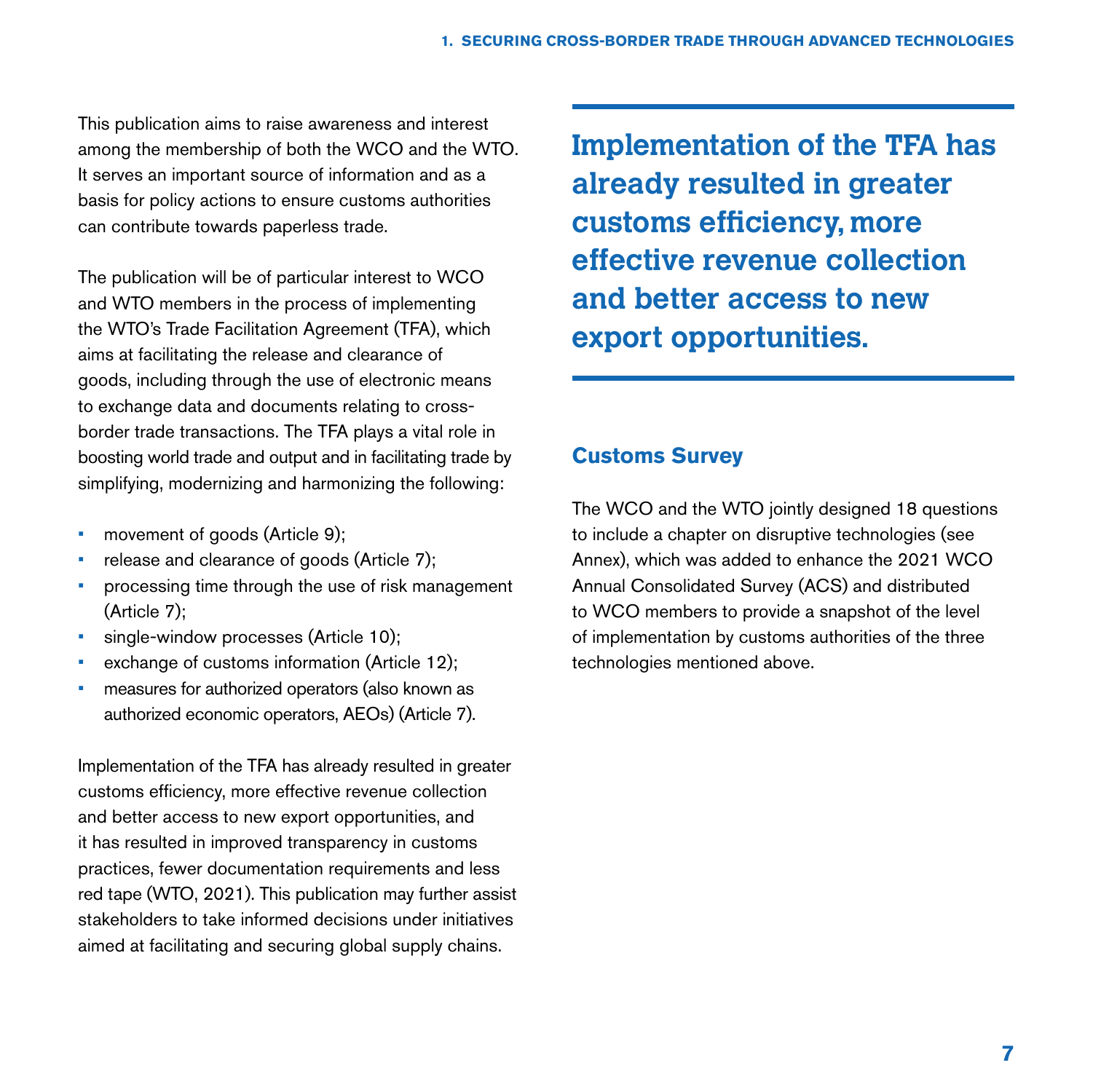The questions captured the stages of adoption of customs projects using advanced technologies, and the reported benefits and challenges. The results of the ACS and the findings presented in this publication will also be used for the upcoming joint WCO–WTO publication *Study Report on Disruptive Technologies*, in 2022.

The ACS gathers information from WCO members to update a number of WCO tools, such as:

- member profiles in the *WCO Annual Report*;
- Reform and Modernization-Monitoring Activities and Projects (RAMMAP) and Single Window Interactive Map (SWIM) databases;
- *Compendium of the Authorized Economic Operators Programmes*, published annually;
- WCO Data Model.

**The survey captures the stages of customs projects using advanced technologies and the reported benefits and challanges.**

Out of the 183 WCO members, 124 responded to at least one, and in general to more than half, of the questions on advanced technologies. Table 1 shows the response rates according to the six regions commonly used by the WCO:

- East and Southern Africa (ESA):
- Europe;
- Far East, South and South-East Asia, Australasia and the Pacific Islands (Asia and Pacific);
- North of Africa, Near and Middle East (MENA);
- South America, North America, Central America and the Caribbean (AMS);
- West and Central Africa (WCA).

### **TABLE 1**

## **Response rates to at least one of the questions on advanced technologies in the 2021 ACS, by WCO region**

| <b>WCO</b><br>region | Number of<br>members that<br>responded | <b>Response</b><br>rate |
|----------------------|----------------------------------------|-------------------------|
| <b>ESA</b>           | 17                                     | 71%                     |
| Europe               | 41                                     | 77%                     |
| Asia and Pacific     | 23                                     | 70%                     |
| <b>MENA</b>          | 10                                     | 56%                     |
| <b>AMS</b>           | 20                                     | 61%                     |
| <b>WCA</b>           | 13                                     | 57%                     |
| <b>Total</b>         | 124                                    | 68%                     |